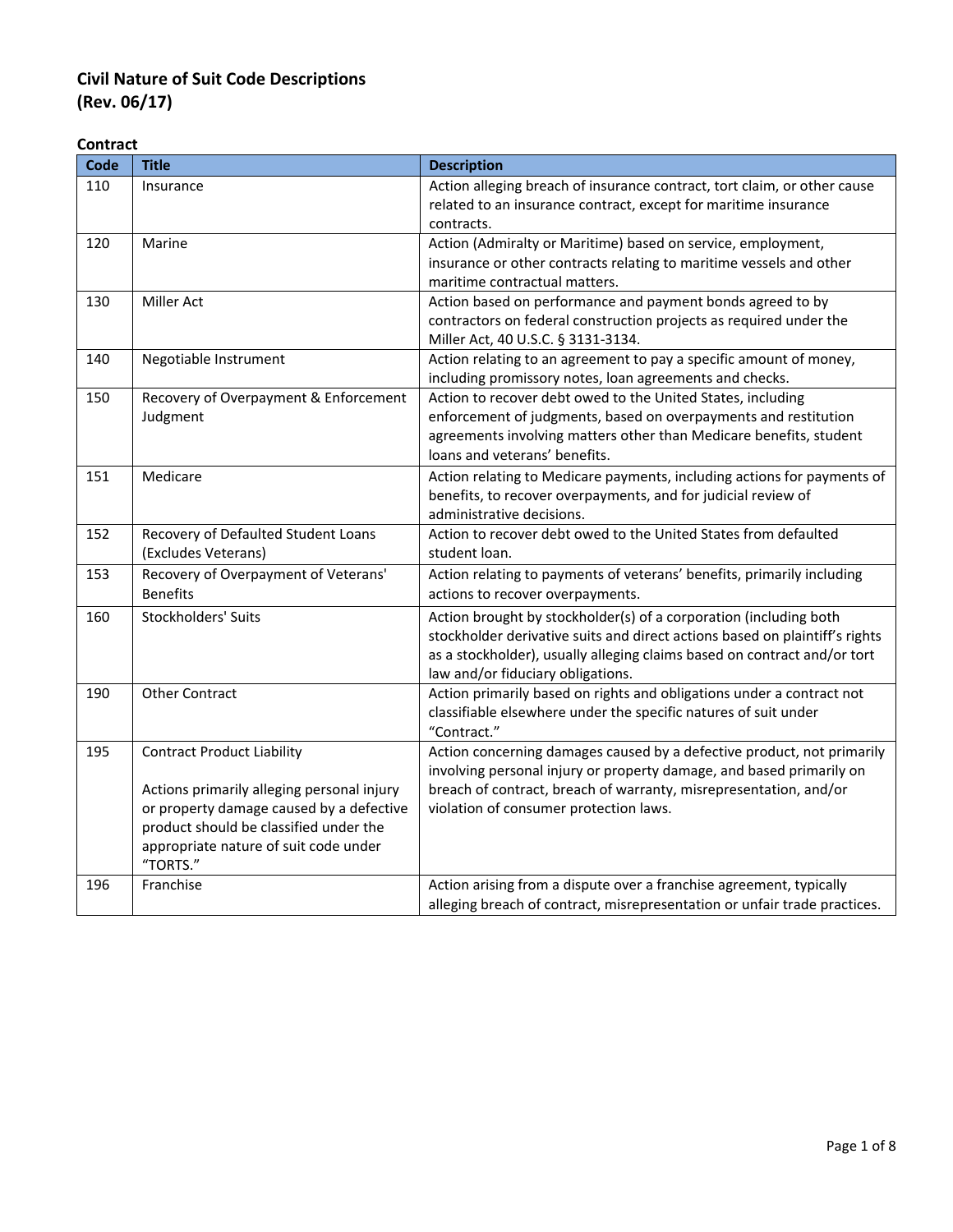### **Real Property**

| Code | <b>Title</b>                  | <b>Description</b>                                                                                                                                  |
|------|-------------------------------|-----------------------------------------------------------------------------------------------------------------------------------------------------|
| 210  | Land Condemnation             | Action by a governmental entity to take privately-owned real property<br>(land or buildings) for public use for compensation.                       |
| 220  | Foreclosure                   | Action to enjoin foreclosure on real property by mortgage lender.                                                                                   |
| 230  | Rent Lease & Ejectment        | Action for rental or lease payments owed on real property and/or to<br>eject a party occupying real property illegally.                             |
| 240  | Torts to Land                 | Action alleging trespass to land, nuisance, contamination or other<br>unlawful entry on or interference with real property possessed by<br>another. |
| 245  | <b>Tort Product Liability</b> | Action alleging harm by an unsafe product based on negligence, breach<br>of warranty, misrepresentation, and strict tort liability.                 |
| 290  | All Other Real Property       | Action primarily based on unlawful conduct relating to real property<br>that cannot be classified under any other nature of suit.                   |

## **Torts/Personal Injury**

| <b>Code</b> | <b>Title</b>                               | <b>Description</b>                                                            |
|-------------|--------------------------------------------|-------------------------------------------------------------------------------|
| 310         | Airplane                                   | Action alleging personal injury or wrongful death from an air crash or        |
|             | (Excludes airplane product liability       | other occurrence involving an airplane.                                       |
|             | claims)                                    |                                                                               |
| 315         | Airplane Product Liability                 | Action alleging personal injury or death from an air crash or other           |
|             |                                            | occurrence involving an airplane and caused by a defective product.           |
| 320         | Assault, Libel & Slander                   | Action alleging intentional acts of assault, libel, trade libel or slander by |
|             | (Excludes a government employee)           | a private party.                                                              |
| 330         | <b>Federal Employers' Liability</b>        | Action for personal injury or wrongful death brought by a railroad            |
|             |                                            | employee or his survivors under the Federal Employers' Liability Act          |
|             |                                            | (FELA), 45 U.S.C. § 51, et. seq.                                              |
| 340         | Marine                                     | Action (Admiralty and Maritime) alleging personal injury or death from        |
|             | (Excludes marine product liability claims) | an accident involving a water vessel or harbor/dock facilities, including     |
|             |                                            | suits brought under the Jones Act and the Limitation of Liability Act.        |
| 345         | <b>Marine Product Liability</b>            | Action (Admiralty and Maritime) alleging personal injury or wrongful          |
|             |                                            | death from an accident involving a water vessel or harbor/dock                |
|             |                                            | facilities and caused by a defective product.                                 |
| 350         | Motor Vehicle                              | Action alleging personal injury or wrongful death from negligence             |
|             |                                            | involving a motor vehicle but not caused by a defective product.              |
| 355         | Motor Vehicle Product Liability            | Action alleging personal injury or wrongful death involving a motor           |
|             |                                            | vehicle and caused by a defective product.                                    |
| 360         | Other Personal Injury                      | Action primarily based on personal injury or death caused by                  |
|             |                                            | negligence or intentional misconduct, including suits brought against         |
|             |                                            | the United States under the Federal Tort Claims Act, and which cannot         |
|             |                                            | be classified under any other nature of suit.                                 |
| 362         | Personal Injury - Medical Malpractice      | Action alleging personal injury or wrongful death caused by negligence        |
|             |                                            | in medical care provided by a doctor or other health care professional.       |
| 365         | Personal Injury - Product Liability        | Action alleging personal injury or death resulting from a defective           |
|             | (Excludes a marine or airplane product)    | product.                                                                      |
| 367         | Health Care/Pharmaceutical Personal        | Action alleging personal injury or death caused by a defective medical        |
|             | Injury Product Liability                   | or pharmaceutical product.                                                    |
| 368         | Asbestos Personal Injury Product Liability | Action alleging personal injury or death caused by exposure to asbestos       |
|             |                                            | products.                                                                     |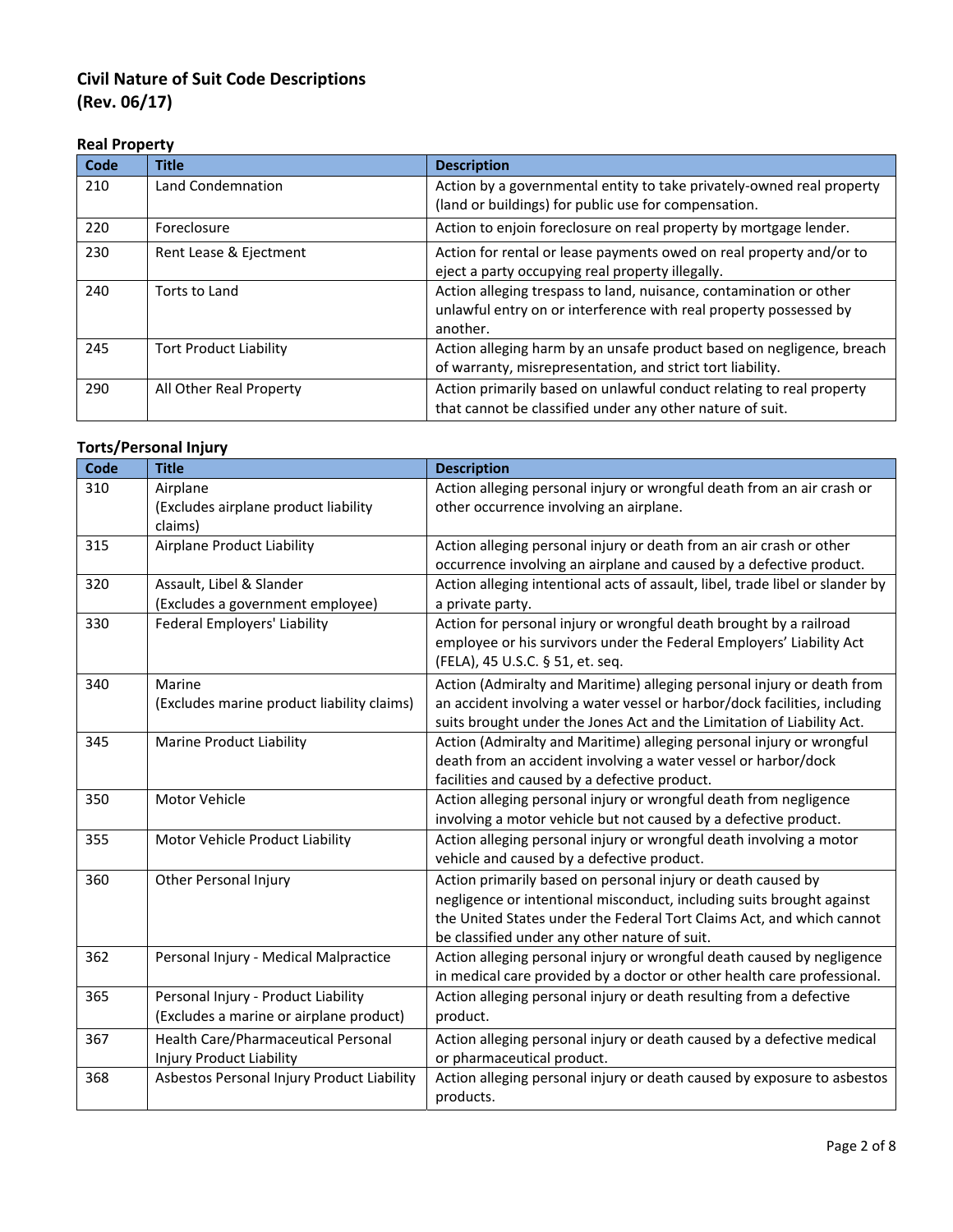### **Personal Property**

| Code | Title                                                                                                                                                                                                                                                                 | <b>Description</b>                                                                                                                                                                                |
|------|-----------------------------------------------------------------------------------------------------------------------------------------------------------------------------------------------------------------------------------------------------------------------|---------------------------------------------------------------------------------------------------------------------------------------------------------------------------------------------------|
| 370  | Other Fraud<br>(Excludes any property that is not real<br>property)                                                                                                                                                                                                   | Action primarily based on fraud relating to personal property that<br>cannot be classified under any other nature of suit.                                                                        |
| 371  | Truth in Lending<br>Actions relating to fraud or<br>misrepresentation in the transfer of real<br>property should be classified under<br>nature of suit 290, "All Other Real<br>Property," or, if foreclosure is involved,<br>under nature of suit 220, "Foreclosure." | Action alleging violation of the federal Truth in Lending Act arising from<br>consumer loan transactions involving personal property including<br>automobile loans and revolving credit accounts. |
| 380  | <b>Other Personal Property Damage</b>                                                                                                                                                                                                                                 | Action primarily based on damage to personal property caused by<br>harmful conduct such as negligence, misrepresentation, interference<br>with business relationships or unfair trade practices.  |
| 385  | <b>Property Damage Product Liability</b>                                                                                                                                                                                                                              | Action alleging damage to personal property caused by a defective<br>product.                                                                                                                     |

#### **Civil Rights**

| Code | <b>Title</b>                                               | <b>Description</b>                                                                                                                                                                                                                                                                     |
|------|------------------------------------------------------------|----------------------------------------------------------------------------------------------------------------------------------------------------------------------------------------------------------------------------------------------------------------------------------------|
| 440  | Other Civil Rights<br>(Excludes claims against corrections | Action alleging a civil rights violation other than the specific civil rights<br>categories listed below or a violation related to prison. Example:                                                                                                                                    |
|      | officials)                                                 | Action alleging excessive force by police incident to an arrest.                                                                                                                                                                                                                       |
| 441  | Voting                                                     | Action filed under Civil Rights Act, 52 U.S.C. § 10101, and Voting Rights<br>Act, 52 U.S.C. § 10301                                                                                                                                                                                    |
| 442  | Employment                                                 | Action filed under Age Discrimination in Employment Act 29:621:634,<br>Equal Employment Opportunity Act (Title VII) 42:2000E, Performance<br>Rating Act of 1950 5:4303                                                                                                                 |
| 443  | Housing/Accommodations                                     | Action filed under the Fair Housing Act (Title VII), 42 U.S.C. § 3601 &<br>3602.                                                                                                                                                                                                       |
| 445  | <b>Americans With Disabilities -</b><br>Employment         | Action of discrimination against an employee with disabilities of any<br>type in the work place, filed under 42 U.S.C. § 12117                                                                                                                                                         |
| 446  | Americans With Disabilities - Other                        | Action of discrimination against an individual with disabilities in areas<br>other than employment, filed under 42 U.S.C. § 12133 (exclusion or<br>discrimination in provision of services, programs or activities of a public<br>entity) or 42 U.S.C. § 12188 (public accommodations) |
| 448  | Education                                                  | Action filed under the Individuals with Disabilities Educations Act, 20<br>U.S.C. § 1401 and Title IX of the Education Amendment of 1972, 20<br>U.S.C. § 1681 et seq.                                                                                                                  |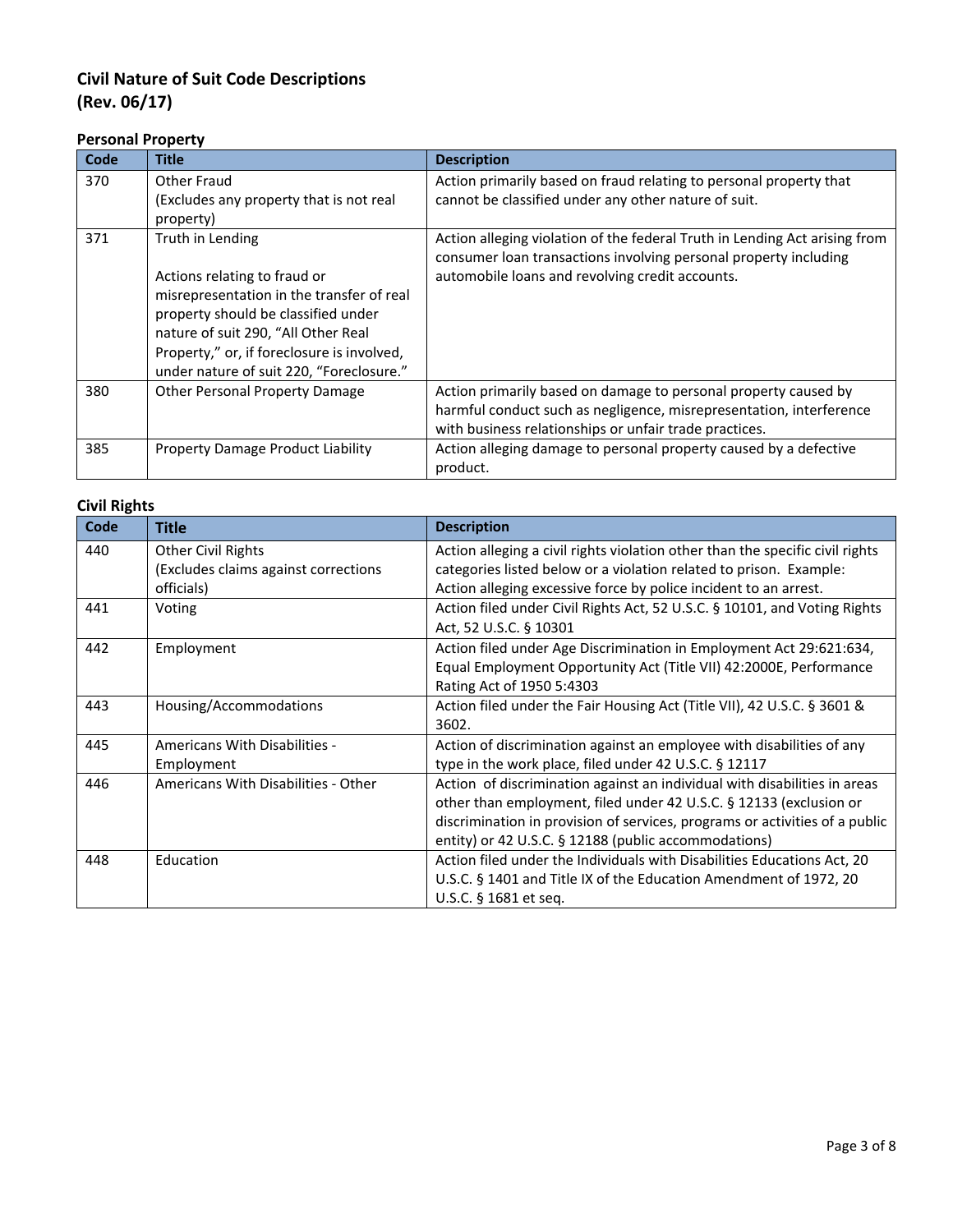## **Prisoner Petitions**

#### **Habeas Corpus**

| Code | <b>Title</b>                      | <b>Description</b>                                                                                                                                                                                                                                                                                                                                                                                                                                                                   |
|------|-----------------------------------|--------------------------------------------------------------------------------------------------------------------------------------------------------------------------------------------------------------------------------------------------------------------------------------------------------------------------------------------------------------------------------------------------------------------------------------------------------------------------------------|
| 463  | Alien Detainee                    | Immigration habeas petition under 28 U.S.C. § 2241. All cases filed<br>with this nature of suit code are restricted to case participants and<br>public terminals. Petition is filed by an alien detainee.                                                                                                                                                                                                                                                                            |
| 510  | <b>Motions to Vacate Sentence</b> | Action by a prisoner to vacate or modify a sentence imposed in federal<br>court, other than a death sentence, under 28 U.S.C. § 2255.                                                                                                                                                                                                                                                                                                                                                |
| 530  | General                           | Action by a federal or state prisoner currently in custody challenging<br>the legality of confinement or other punishment. This includes claims<br>alleging illegalities that occurred in trial (for example, ineffective<br>assistance of counsel), sentencing (including fines and restitution<br>orders), or disciplinary proceedings in prison (for example, loss of good<br>time credits). Habeas petition under 28 U.S.C. § 2254 or prisoner<br>habeas under 28 U.S.C. § 2241. |
| 535  | Death Penalty                     | Action by a federal or state prisoner challenging a death sentence.                                                                                                                                                                                                                                                                                                                                                                                                                  |

### **Other**

#### **Prisoner Petitions**

| Code | <b>Title</b>                                                                           | <b>Description</b>                                                                                                                                                                                                                                                                                                                                                                                                                                                                                                                                                     |
|------|----------------------------------------------------------------------------------------|------------------------------------------------------------------------------------------------------------------------------------------------------------------------------------------------------------------------------------------------------------------------------------------------------------------------------------------------------------------------------------------------------------------------------------------------------------------------------------------------------------------------------------------------------------------------|
| 540  | Mandamus & Other                                                                       | Action by prisoner currently in custody for a writ of mandamus to<br>compel action by a judge or government official relating to the<br>prisoner's confinement, including conditions of confinement. This<br>category also includes any actions other than mandamus brought by a<br>prisoner currently in custody, whether or not it relates to his<br>confinement, if it is not classifiable under any other nature of suit<br>category under Prisoner Petitions (for example, action by prisoner to<br>recover property taken by the government in a criminal case). |
| 550  | Civil Rights                                                                           | Action by current or former prisoner alleging a civil rights violation by<br>corrections officials that is not related to a condition of prison life.                                                                                                                                                                                                                                                                                                                                                                                                                  |
| 555  | <b>Prison Condition</b>                                                                | Action by current prisoner, or former prisoner or their families alleging<br>a civil rights, Federal Tort Claims Act, or state law claim with respect to<br>a condition of prison life, whether general circumstances or particular<br>episodes. Examples: inadequate medical care or excessive force by<br>prison guards. Includes non-habeas actions by alien detainees alleging<br>unlawful prison conditions.                                                                                                                                                      |
| 560  | Civil Detainee - Conditions of<br>Confinement (Excludes actions by alien<br>detainees) | Action by former prisoner who was involuntarily committed to a non-<br>criminal facility after expiration of his or her prison term alleging<br>unlawful conditions of confinement while in the non-criminal facility.<br>This category includes, for example, an action by a former prisoner<br>classified as a Sexually Dangerous Person or Sexually Violent Predator<br>alleging civil rights violations during his detention in a medical facility.                                                                                                                |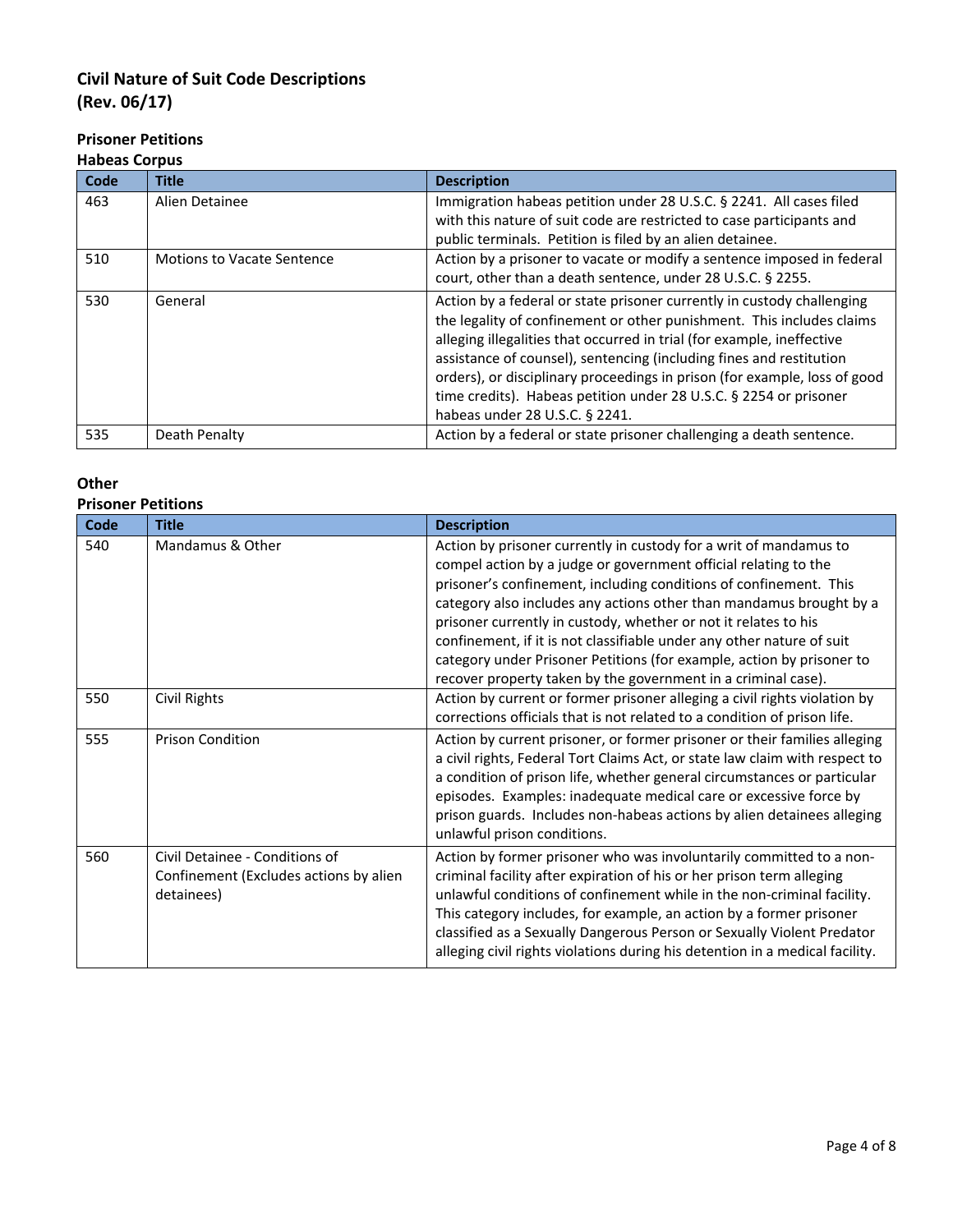## **Forfeiture/Penalty**

| Code | <b>Title</b>                                        | <b>Description</b>                                                                                                                                                                                                                                                                                                                                                                                                                                                                                                                                                                                             |
|------|-----------------------------------------------------|----------------------------------------------------------------------------------------------------------------------------------------------------------------------------------------------------------------------------------------------------------------------------------------------------------------------------------------------------------------------------------------------------------------------------------------------------------------------------------------------------------------------------------------------------------------------------------------------------------------|
| 625  | Drug Related Seizure of Property 21<br>U.S.C. § 881 | Action (Forfeiture) by which property itself is accused of wrongdoing<br>and is forfeited to the government as a result.                                                                                                                                                                                                                                                                                                                                                                                                                                                                                       |
| 690  | Other                                               | Action primarily based on Acts or Bills that cannot be classified under<br>any other nature of suit, such as: Endangered Species Act, Federal<br>Hazardous Substance Act 15:1261, Game & Wildlife Act 15:256C et seq.<br>(Penalty), Federal Trade Commission Act 15:41-51 (Penalty), Federal<br>Coal Mine Health & Safety Act 30:801 et seq. (Penalty), Load Line Act<br>46:85-85G, McGuire Bill (Federal Fair Trade) 15:45L Penalty, Marihuana<br>Tax Act 50 STAT 551, Motorboat Act 46:526-526T, National Traffic &<br>Motor Vehicle Safety Act penalty 49:1655, Veterans' Benefit Act, Title<br>38 Penalty. |

| Labor |                                                   |                                                                                                                                                                                                                      |
|-------|---------------------------------------------------|----------------------------------------------------------------------------------------------------------------------------------------------------------------------------------------------------------------------|
| Code  | <b>Title</b>                                      | <b>Description</b>                                                                                                                                                                                                   |
| 710   | Fair Labor<br>Standards Act (Non-Union)           | Action relating to non-union workplace related disputes filed under the<br>Fair Labor Standards Act, 29 U.S.C. § 201 including but not limited to<br>wage discrimination, paid leave, minimum wage and overtime pay. |
| 720   | Labor/Management Relations (Union)                | Action relating to disputes between labor unions and employers as well<br>as all petitions regarding actions of the Nation Labor Relations Board<br>(NLRB)                                                           |
| 740   | Railway Labor Act                                 | Action relating to disputes filed under the Railway Labor Act, 45 U.S.C.<br>§ 151 including labor disputes, individual claims, and response to<br>sanctions.                                                         |
| 751   | Family and Medical Leave Act                      | Action filed under the Family Medical Leave Act, 29 U.S.C. § 2601                                                                                                                                                    |
| 790   | Other Labor Litigation                            | Action primarily based on labor disputes not addressed by other NOS<br>codes (includes Labor/Management Reporting and Disclosure Act)                                                                                |
| 791   | <b>Employee Retirement Income Security</b><br>Act | Action filed under the Employee Retirement Income Security Act, 29<br>U.S.C. § 1132 by individuals and labor organizations.                                                                                          |

### **Immigration**

| Code | Title                               | <b>Description</b>                                                                                                                                                                                                                                 |
|------|-------------------------------------|----------------------------------------------------------------------------------------------------------------------------------------------------------------------------------------------------------------------------------------------------|
| 462  | <b>Naturalization Application</b>   | Action seeking review of denial of an application for naturalization [8]<br>U.S.C. § 1447(b)] or alleging failure to make a determination regarding<br>an application for naturalization [8 U.S.C. § 1421(c)].                                     |
| 465  | Other Immigration<br><b>Actions</b> | Action (Immigration-related) that do not involve Naturalization<br>Applications or petitions for Writ of Habeas Corpus, such as complaints<br>alleging failure to adjudicate an application to adjust immigration<br>status to permanent resident. |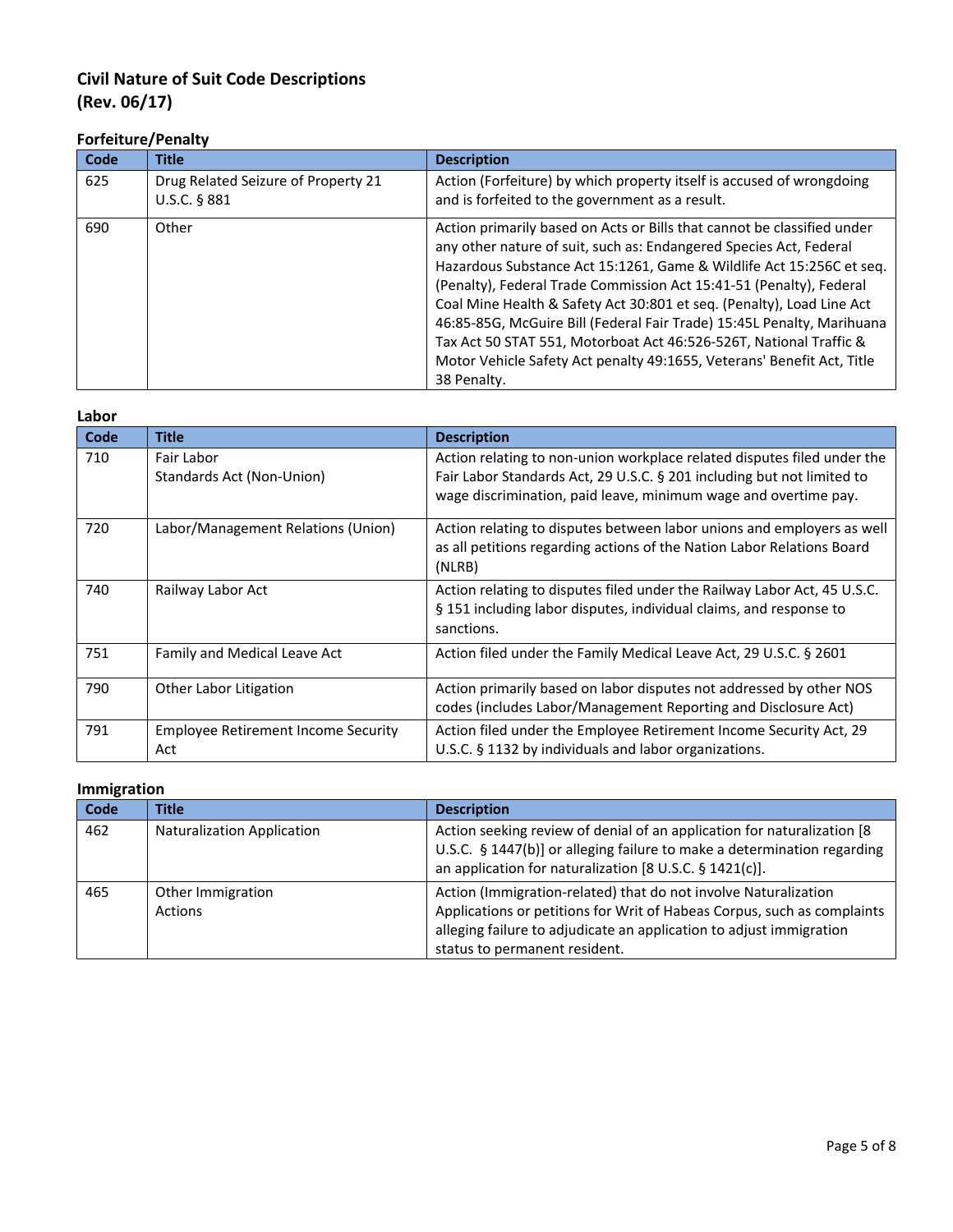## **Bankruptcy**

| Code | <b>Title</b>                         | <b>Description</b>                                              |
|------|--------------------------------------|-----------------------------------------------------------------|
| 422  | Appeal 28 USC $§$ 158                | All appeals of previous bankruptcy decisions filed under        |
|      |                                      | 28 U.S.C. § 158                                                 |
| 423  | Withdrawal of Reference 28 USC § 157 | Action held in bankruptcy court requesting withdrawal under the |
|      |                                      | provisions of 28 U.S.C. $\S$ 157                                |

#### **Property Rights**

| Code | <b>Title</b>                                        | <b>Description</b>                                                                                                                                                   |
|------|-----------------------------------------------------|----------------------------------------------------------------------------------------------------------------------------------------------------------------------|
| 820  | Copyright                                           | Action filed in support or to dispute a copyright claim.                                                                                                             |
| 830  | Patent                                              | Action filed in support or to dispute a patent claim.                                                                                                                |
| 835  | Patent - Abbreviated New Drug<br>Application (ANDA) | Action filed in support or to dispute a patent claim involving an<br>Abbreviated New Drug Application (ANDA). These cases are also known<br>as "Hatch-Waxman" cases. |
| 840  | Trademark                                           | Action filed in support or to dispute a trademark claim                                                                                                              |

## **Social Security**

| Code | <b>Title</b>          | <b>Description</b>                                                        |
|------|-----------------------|---------------------------------------------------------------------------|
| 861  | HIA (1395ff)          | Action filed with regard to social security benefits associated with      |
|      |                       | Health Insurance Part A Medicare                                          |
| 862  | Black Lung (923)      | Action filed with regard to social security benefits provided for those   |
|      |                       | who contracted Black Lung or their beneficiaries                          |
| 863  | DIWC/DIWW (405(g))    | Action filed with regard to social security benefits provided to disabled |
|      |                       | individuals: worker or child, or widow                                    |
| 864  | <b>SSID Title XVI</b> | Action filed with regard to social security benefits provided to          |
|      |                       | Supplemental Security Income Disability under Title XVI                   |
| 865  | RSI (405(g))          | Action filed with regard to social security benefits provided for         |
|      |                       | Retirement, Survivor Insurance under 42 U.S.C. § 405                      |

## **Federal Tax Suits**

| Code | <b>Title</b>                        | <b>Description</b>                                                    |
|------|-------------------------------------|-----------------------------------------------------------------------|
| 870  | Taxes (U.S. Plaintiff or Defendant) | Action filed under the Internal Revenue Code (General)                |
| 871  | IRS-Third Party 26 USC 7609         | Action filed under the Internal Revenue Code - Tax Reform Act of 1976 |
|      |                                     | (P.L. 94-455) Third Party                                             |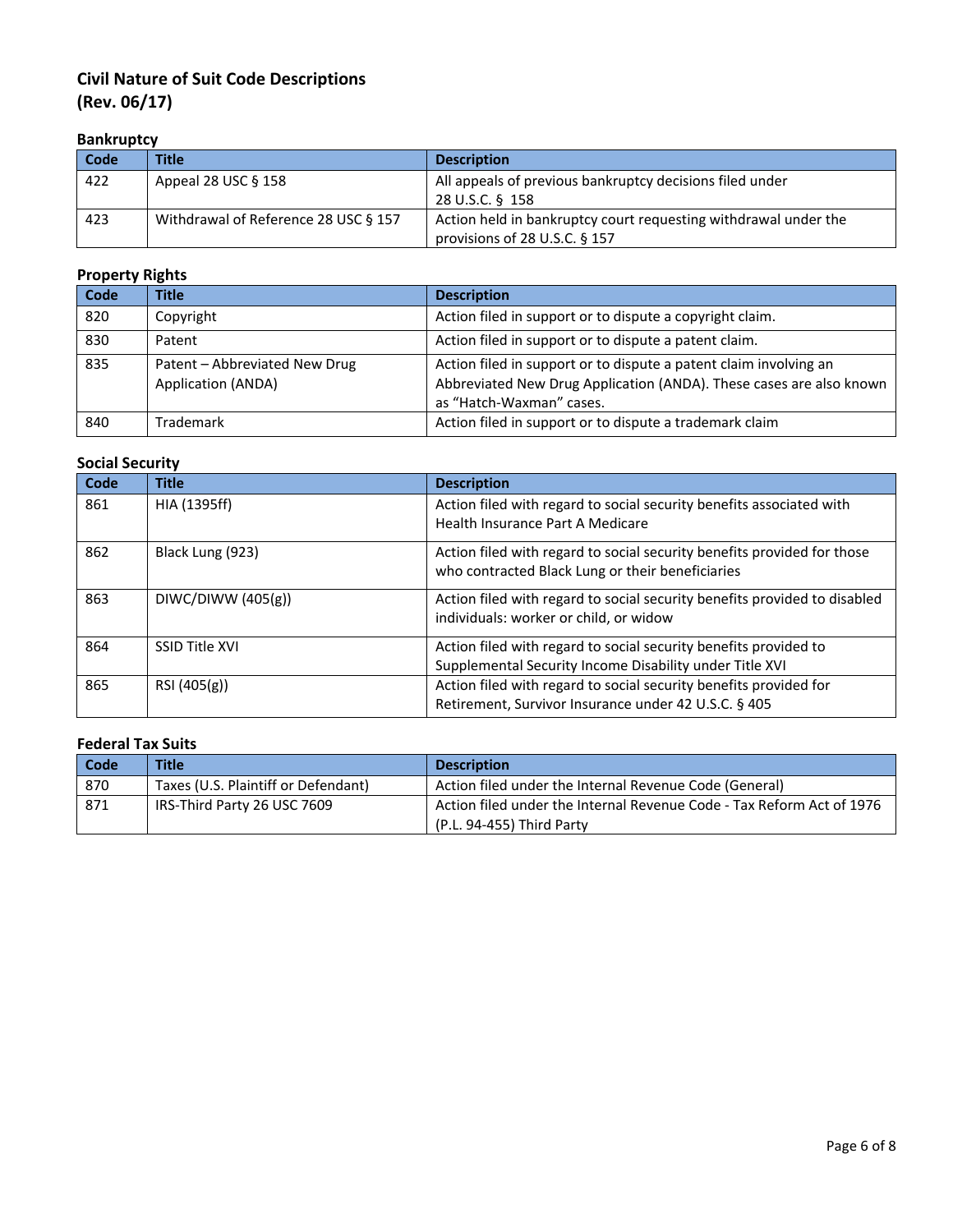#### **Other Statutes**

| Code | <b>Title</b>                     | <b>Description</b>                                                                                                                              |
|------|----------------------------------|-------------------------------------------------------------------------------------------------------------------------------------------------|
| 375  | <b>False Claims Act</b>          | Action filed by private individuals alleging fraud against the U.S.                                                                             |
|      |                                  | Government under 31 U.S.C. § 3729.                                                                                                              |
| 376  | Qui Tam (31 U.S.C. § 3729(a))    | Action brought under the False Claims Act by private persons (also                                                                              |
|      |                                  | known as "whistleblowers") on their own behalf and on behalf of the                                                                             |
|      |                                  | United States to recover damages against another person or entity that                                                                          |
|      |                                  | acted fraudulently in receiving payments or property from, or avoiding                                                                          |
|      |                                  | debts owed to, the United States Government, 31 U.S.C. § 3730                                                                                   |
| 400  | <b>State Reapportionment</b>     | Action filed under the Reapportionment Act of 1929 Ch. 28, 46 Stat. 21,                                                                         |
|      |                                  | 2 U.S.C. § 2a.                                                                                                                                  |
| 410  | Antitrust                        | Action brought under the Clayton Act 15 U.S.C. § 12 - 27 alleging                                                                               |
|      |                                  | undue restriction of trade and commerce by designated methods that                                                                              |
|      |                                  | limit free competition in the market place amongst consumers such as                                                                            |
|      |                                  | anti-competitive price discrimination, corporate mergers, interlocking                                                                          |
|      |                                  | directorates or tying and exclusive dealing contracts.                                                                                          |
| 430  | <b>Banks and Banking</b>         | Action filed under the Federal Home Loan Bank Act 12:1421-1449,                                                                                 |
|      |                                  | Home Owners Loan Act 12:1461 or Federal Reserve Acts 12:142 et seq.                                                                             |
| 450  | Commerce                         | Action filed under the Interstate Commerce Acts 49:1 et seq., 49:301                                                                            |
| 460  | Deportation                      | Action filed under the Immigration Acts (Habeas Corpus & Review)                                                                                |
|      |                                  | 8:1101/18:1546                                                                                                                                  |
| 470  | Racketeer Influenced and Corrupt | Racketeer Influenced and Corrupt Organization Act, RICO 18:1961-1968                                                                            |
|      | Organizations                    |                                                                                                                                                 |
| 480  | <b>Consumer Credit</b>           | Action filed under the Fair Credit Reporting Act, 15 U.S.C. 1681n or                                                                            |
|      |                                  | 15 U.S.C. 1681o, and the Fair Debt Collection Practices Act,                                                                                    |
|      | Cable/Satellite TV               | 15 U.S.C. § 1692k                                                                                                                               |
| 490  |                                  | Action filed involving unauthorized reception of cable/satellite TV<br>service under 47 U.S.C. § 553 (unauthorized reception of cable/satellite |
|      |                                  | TV), or 47 U.S.C. § 605 (e)(3) (unauthorized use or publication of a                                                                            |
|      |                                  | communication)                                                                                                                                  |
| 850  | Securities/Commodities/Exchange  | Action filed under Small Business Investment Act 15:681, Securities                                                                             |
|      |                                  | Exchange Act 15:78, Securities Act 15:77, Investment Advisers Act                                                                               |
|      |                                  | 15:80B(1-21)                                                                                                                                    |
| 890  | <b>Other Statutory Actions</b>   | Action primarily based on Statutes that cannot be classified under any                                                                          |
|      |                                  | other nature of suit, such as: Foreign Agents Registration Act 22:611-                                                                          |
|      |                                  | 621, Klamath Termination Act 25:564-564W-L, Federal Aid Highway Act                                                                             |
|      |                                  | 23:101-142, Federal Corrupt Practices Act 2:241-256, Federal Election                                                                           |
|      |                                  | Campaign Act, Highway Safety Act 23:401 Immigration & Nationality                                                                               |
|      |                                  | Act 8:1503, Natural Gas Pipeline Safety Act 49:1671-1700,                                                                                       |
|      |                                  | Naturalization Acts 8:1421/18:911, 1015, 1421, et seq., 3282 or Federal                                                                         |
|      |                                  | Aviation Act 49:1301 et seq.                                                                                                                    |
| 891  | <b>Agricultural Acts</b>         | Action filed under the Federal Crop Insurance Act 7:1501-1550,                                                                                  |
|      |                                  | Commodity Credit Corporation Act 15:713A-L & 4.                                                                                                 |
| 893  | <b>Environmental Matters</b>     | Action filed under Air Pollution Control Act 42:1857-57L, Clean Air Act                                                                         |
|      |                                  | 42:1857:57L, Federal Environment Pesticide Control Act, Federal                                                                                 |
|      |                                  | Insecticide, Fungicide & Rodenticide Act 7:135, Federal Water Pollution                                                                         |
|      |                                  | Control Act 33:1151 et seq., Land & Water Conservation Fund Act                                                                                 |
|      |                                  | 16:4602,460 1-4, Motor Vehicle Air Pollution Control Act 42:1857F-1-8,                                                                          |
|      |                                  | National Environmental Policy Act 42:4321, 4331-35G, 4341-47, River &                                                                           |
|      |                                  | Harbor Act penalty 3:401-437, 1251.                                                                                                             |